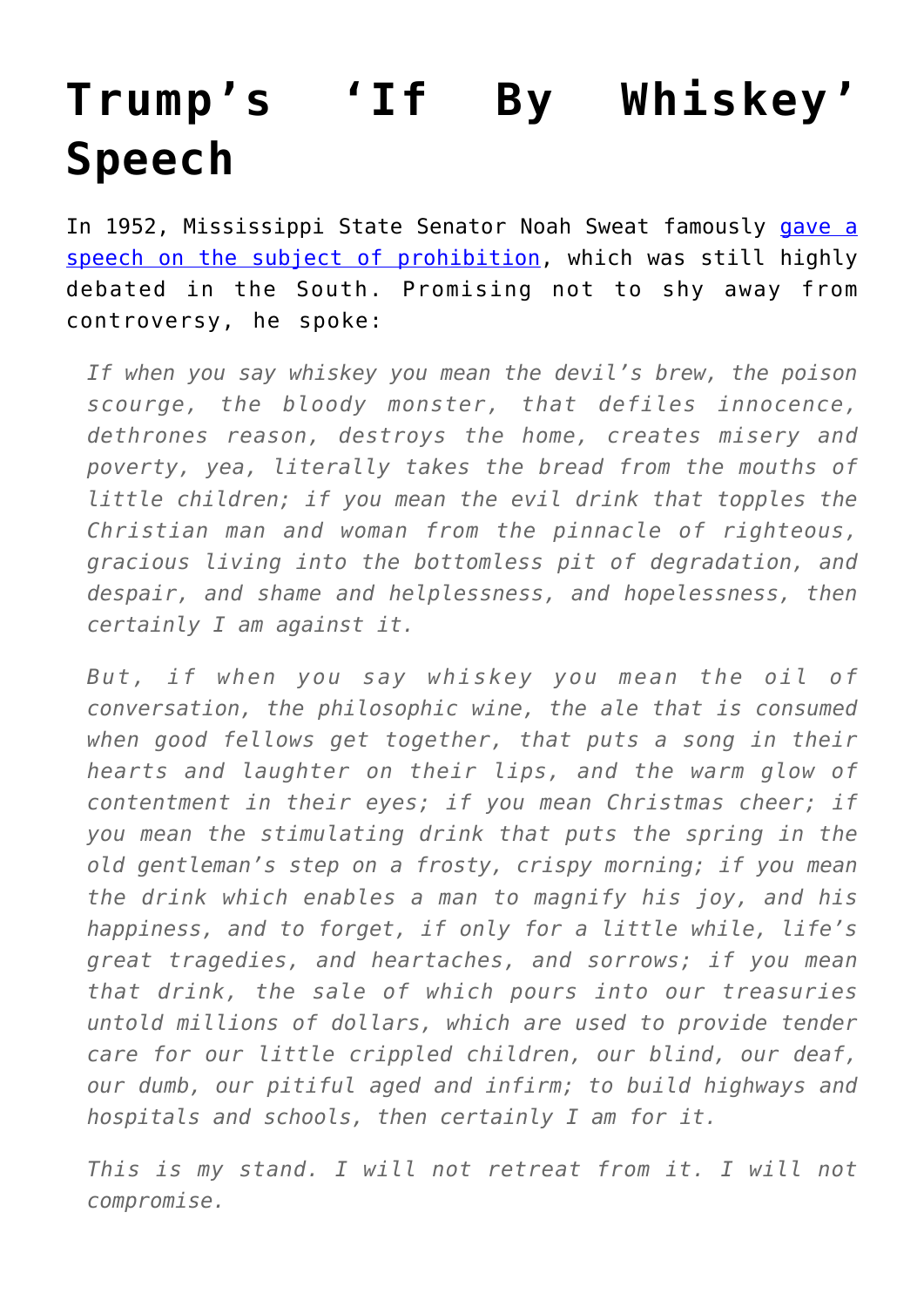Donald Trump's speech at the Republican Convention was nearly [as remarkable](https://www.cnn.com/2020/08/28/politics/donald-trump-speech-transcript/index.html). As in the "whiskey speech," it really was two speeches melded together uneasily. Read together, it was hard to see which set of remarks represented the "real Donald Trump."

The first half, appealing to moderates, promised criminal justice reform and praised figures ranging from Reagan to FDR. In those remarks, he bragged about "historic criminal justice reform, prison reform, opportunity zones, the long-term funding of historically black colleges and universities."

In the second half, it turned to red meat for the base, condemning Biden, the rioters, and touting his tough immigration policies. "We have to give law enforcement, our police, back their power. They are afraid to act. They are afraid to lose their pension. They are afraid to lose their jobs, and by being afraid they are not able to do their jobs. And those who suffer most are the great people who they want so desperately to protect."

## **A Convention Full of Contradictions**

Overall, the Republican National Convention had significantly better production values, entertainment, and overall positivity than Democrats demonstrated the week before. There were many impressive visuals, including the speaking hall, the presence of audiences, and the use of the White House and Fort McHenry.

The Democrats failed by incessantly focusing on Trump and using a dull Zoom-style format. Their policy agenda and a positive vision of America was [largely absent.](https://amgreatness.com/2020/08/23/democrats-are-the-party-of-light-right-and-revenge/) The Republicans put on a better show.

That said, Republican outreach efforts bordered on incoherence. One minute, speakers were talking about "backing the blue" and the scourge of violence from Antifa and Black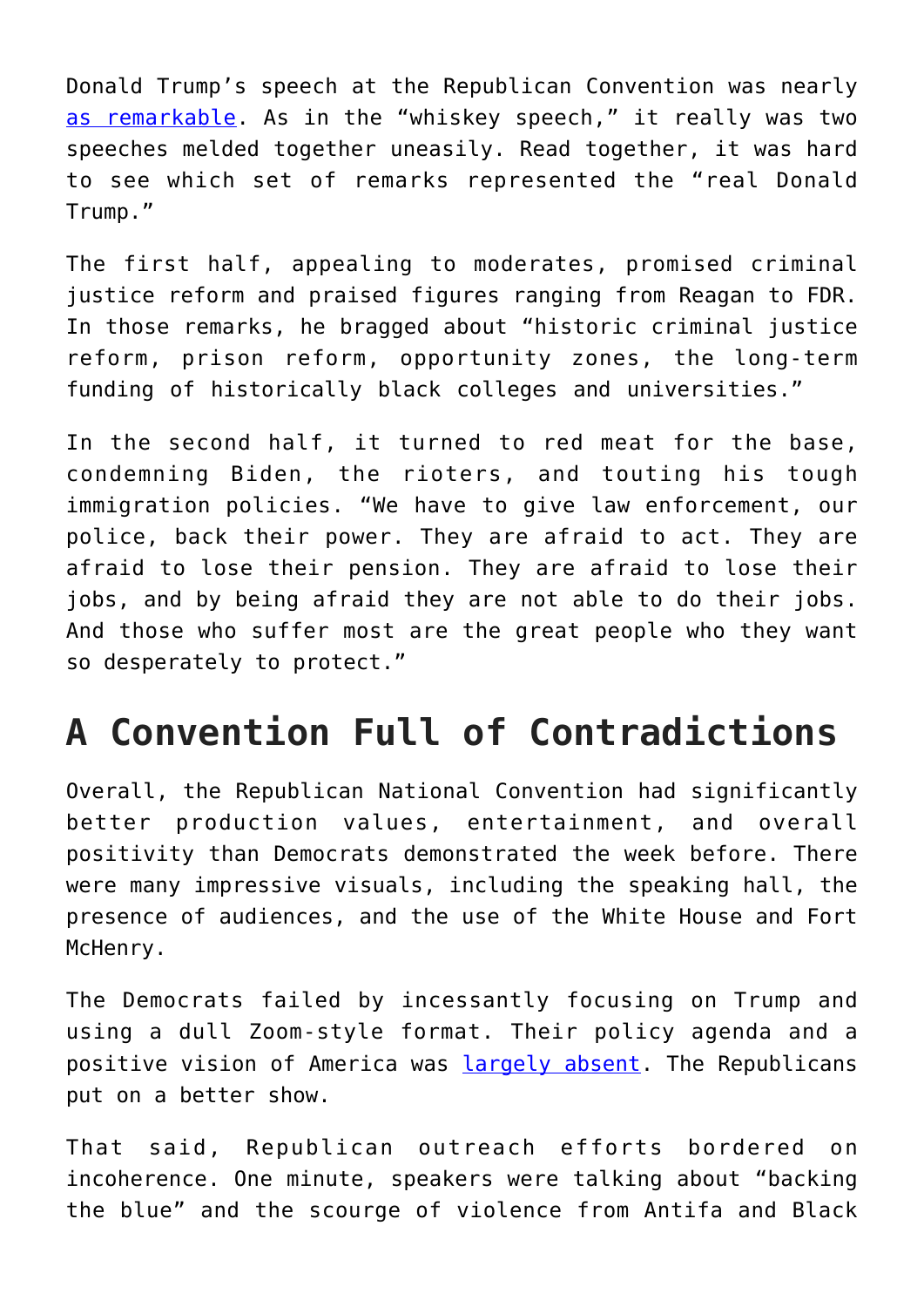Lives Matter protesters. The testimony of widow Ann Dorn, whose husband was killed in rioting in St. Louis, was particularly powerful. So too was Catholic Sister Deirdre Byrne, who spoke clearly and forcefully on the abortion issue.

On the other hand, many speakers at the RNC were embracing criminal justice reform and attacking Biden for his record on the 1994 crime bill. Speakers praised the leftist BLM movement. A woman who was given a life sentence for dealing crack cocaine [spoke about](https://www.commercialappeal.com/story/news/2020/08/27/alice-marie-johnson-speaks-rnc-behalf-president-donald-trump/5651143002/) the "injustice of my story."

As Pedro Gonzalez has [remarked](https://twitter.com/emeriticus/status/1299237532853506049), "Which way MAGA man?"

In other words, does Trump intend to pivot back to the themes of his 2016 victory? Or does this pragmatic, non-ideological, and oddly *establishment-friendly* message express his plans for the second term?

The recent past is usually the best predictor of future results. The fantasy of him "going back to America First" or "taking the gloves off" seems to be an overly hopeful one, particularly in light of the obvious rhetorical differences of his 2016 and 2020 campaigns.

## **Trump's Contradictions Reflect the Nation's**

As a matter of pure electoral politics, maybe this all will work. As Noah Sweat reminds us, politicians have been trying to be all things to all people for a long time. Exhibiting confirmation bias, supporters tend to harp on what they want to hear, ignoring the rest as "optics" and "window dressing."

Older voters also recognize that Trump is significantly better than his Republican predecessors. He has not been saying tonedeaf stuff about "we want more millionaires" or amnesty. Older voters also know that Biden is significantly more left-leaning and hostile to anything recognizably conservative or even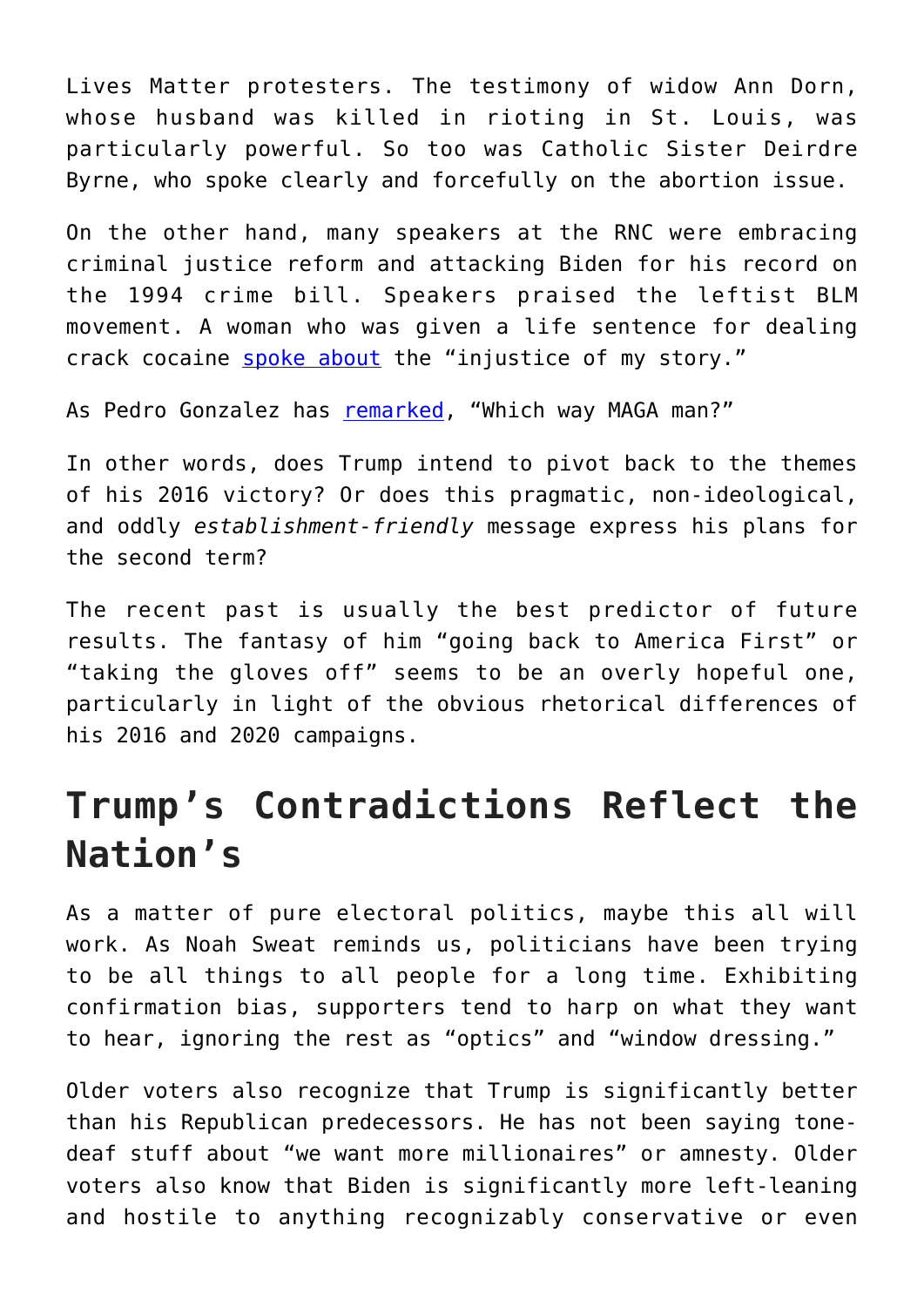patriotic. Perhaps Trump's emotional rhetoric that says "I understand you and am one of you" succeeds, not least because listeners project their own hopes and wishes to fill in the blanks.

Trump in his own way is the closest embodiment of Rousseau's "[general will](https://en.wikipedia.org/wiki/General_will)" in American political life. His deviations from both Democratic and Republican orthodoxy align, nearly perfectly, with what is popular with the majority, while not aligning neatly with traditional Democratic or Republican party platforms.

Trump's diverse emphases may not be traditional conservatism or even an authentic America First agenda, but it still may be *something* – a synthesis of Americans' diverse and contradictory beliefs.

To the extent Trump is contradictory and inscrutable, so is the nation itself. Americans want, at one and the same time, a generous social welfare state *and* tax cuts, an end to violent protests and criminal justice reform, and less immigration *and* a generous welcome to those who embrace our values and are productive members of society.

One overly complex explanation of all of Trump's strange twists and turns is that he is playing a game of 4D chess. This seems doubtful. Trump is a man of instinct. He is welltuned into public opinion from his many years as a public figure and successful television shows. His contradictions evidence a simpler game: he is listening to and reacting to public opinion and husbanding his political capital. He is doing so not in the service of a grand policy agenda or some killer 4D chess move, but, rather, to secure reelection.

In spite of his reputation for toughness and political incorrectness, Trump is highly reactive to public opinion, particularly from the middle. When he does not stick to something, it is either not popular or requires a high cost to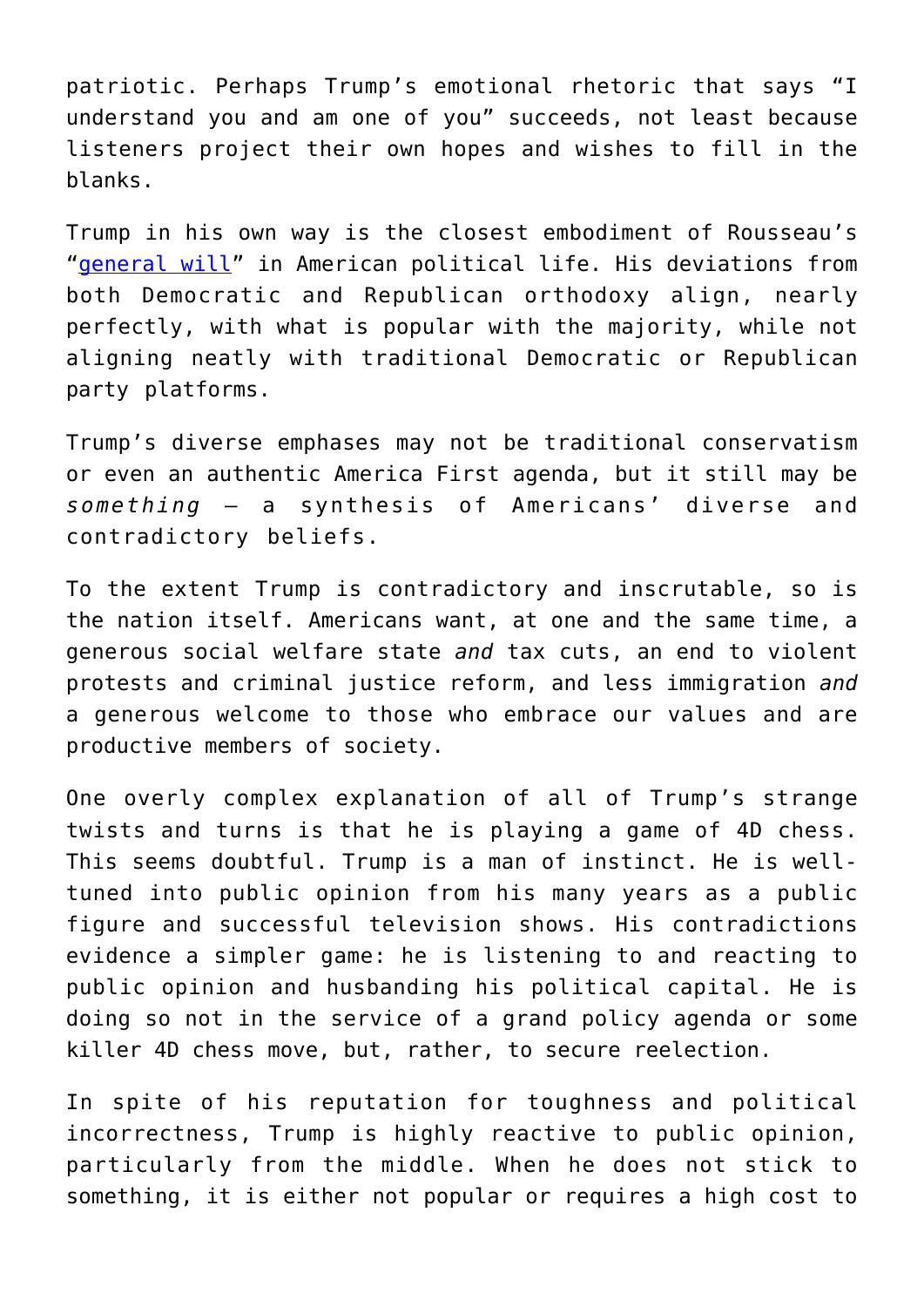achieve. Throughout his first term he has pursued popular, low-hanging fruit and walked back [more controversial](https://thehill.com/homenews/house/392512-white-house-walks-back-trumps-rejection-of-immigration-compromise) [suggestions.](https://thehill.com/homenews/house/392512-white-house-walks-back-trumps-rejection-of-immigration-compromise)

## **A Mandate for What?**

Trump's mixed success is also a product of his absolutely atrocious hiring. He has hired hostile Republican [NeverTrump](https://www.nbcnews.com/think/opinion/trump-s-white-house-enabled-romney-never-trumpers-now-it-ncna1135166) [types](https://www.nbcnews.com/think/opinion/trump-s-white-house-enabled-romney-never-trumpers-now-it-ncna1135166), unskilled and tone-deaf [hacks,](https://en.wikipedia.org/wiki/John_Bolton) and, in the case of Jared and Ivanka, relied on family members who do not share his expressed 2016 political vision.

I am not totally unsympathetic with his hiring of family, as finding people he can trust in Washington, D.C. is not easy. But we have a large nation with many passionate, talented, and capable outsiders. These people have been ignored in preference to those with more typical "swampy" résumés and agendas. Trump's disloyal and liberal subordinates have done a lot – some visible, some not – to sabotage his stated wishes.

It's hard to say for what a Trump 2020 victory will be a mandate. Will it be for getting tough on criminals or releasing them from prison? Restricting immigration or just making sure it's done legally? America First nationalism or Jared and Ivanka's cosmopolitan and vaguely liberal agenda?

With competing stands taken on both sides of dozens of important political issues, Trump has guaranteed that if he does succeed he will have maximum freedom of maneuver in his second term. It remains to be seen, however, whether another Trump term will deliver on the meaningful change he promised in 2016. Judging by his first term and the contradictory rhetoric of his speech at the convention, this seems like a false hope. Trump's second term won't be a time of America First nationalism, but at least it won't mean indulging the Democrats' impulse towards putting America last.

—